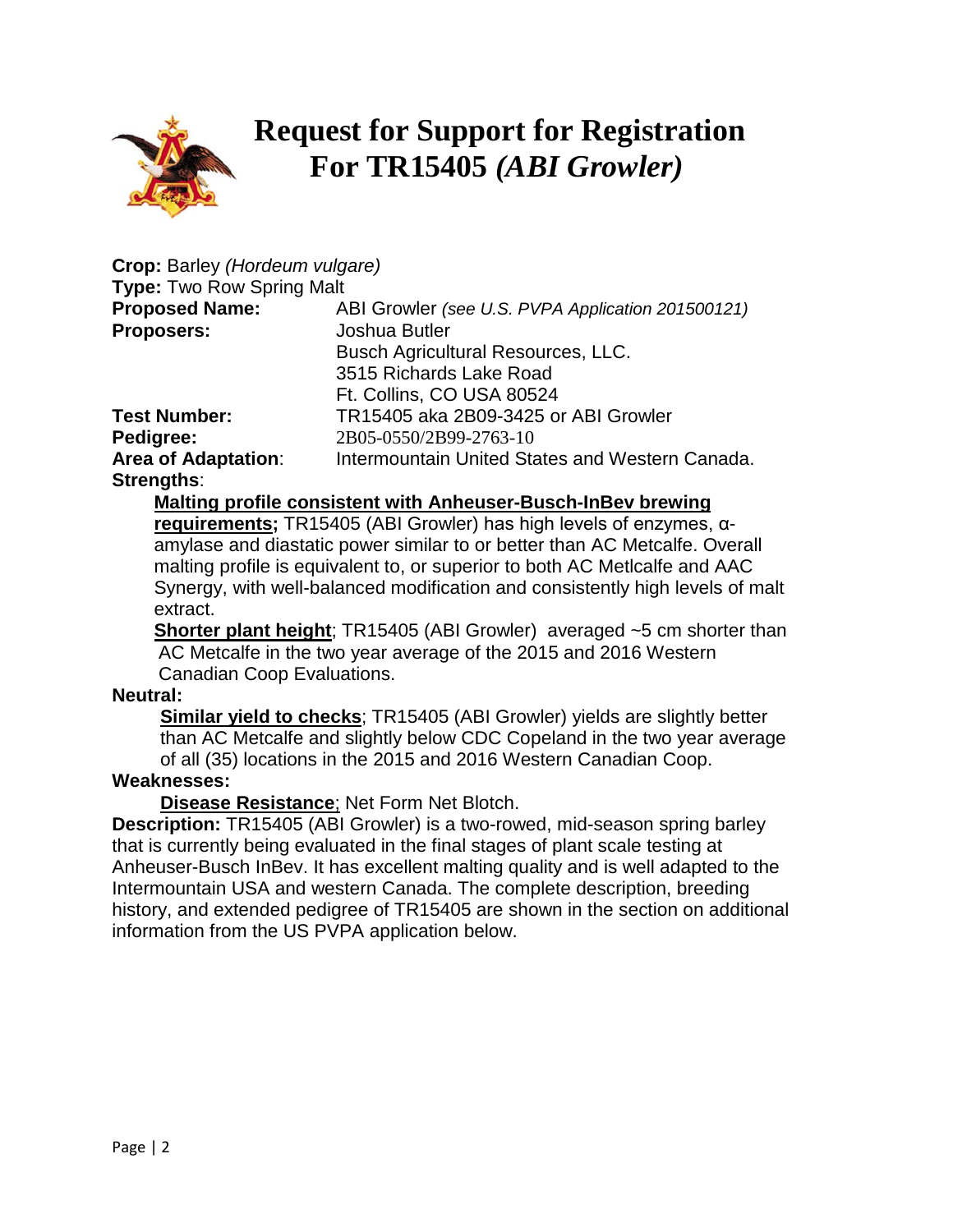|                      |              |         |        | Soil Zone Yield kg/ha. Check = AC Metcalfe |       |         |         |         |  |  |
|----------------------|--------------|---------|--------|--------------------------------------------|-------|---------|---------|---------|--|--|
| Cultivar             |              |         | Black/ |                                            |       |         |         |         |  |  |
|                      | <b>Black</b> | % Check | Gray   | % Check                                    | Brown | % Check | Overall | % Check |  |  |
| <b>CDC Copeland</b>  | 5301         | 100     | 7026   | 105                                        | 5573  | 105     | 6009    | 104     |  |  |
| <b>AC Metcalfe</b>   | 5286         | 100     | 6671   | 100                                        | 5316  | 100     | 5774    | 100     |  |  |
| <b>AAC Synergy</b>   | 6490         | 123     | 7463   | 112                                        | 5883  | 111     | 6563    | 114     |  |  |
| <b>CDC</b> Austenson | 6693         | 127     | 7541   | 113                                        | 5995  | 113     | 6685    | 116     |  |  |
| Champion             | 6066         | 115     | 7585   | 114                                        | 5936  | 112     | 6531    | 113     |  |  |
| TR15405              | 5056         | 96      | 7040   | 106                                        | 5507  | 104     | 5930    | 103     |  |  |
| <b>Station Years</b> |              | 8       |        | 12                                         |       | 15      |         | 35      |  |  |

#### **Table 1. Mean Grain Yield (Kg / Ha) of TR15405 (ABI Growler) vs. AC Metcalfe.** Western Two-Row Cooperative Tests Two-year Summary (2015-2016).

Reference. *PGDC Barley and Oat Sub-Committee website... Western Co-operative Two-Row Barley Registration Report 2015 and 2016.* 

# **Table 2. Mean Agronomic Performance of TR15405 (ABI Growler) vs. Checks.**

|  | Western Two-Row Cooperative Tests Two-year Summary (2015-2016). |
|--|-----------------------------------------------------------------|

| Cultivar             | <b>Heading</b><br>(Days) | Maturity<br>(Days) | Height<br>(cm) | Lodging<br>$(1-9)$ | Test<br>Weight<br>((Kg hL | Kernel<br>Weight<br>$(g\ N^{-1})$ | %Plump<br>>6/64 | %Thin<br>$<$ 5/64 |
|----------------------|--------------------------|--------------------|----------------|--------------------|---------------------------|-----------------------------------|-----------------|-------------------|
| <b>CDC Copeland</b>  | 58.8                     | 93.4               | 84.6           | 3.8                | 63.2                      | 46.8                              | 92.7            | 3.1               |
| <b>AC Metcalfe</b>   | 56.4                     | 92.9               | 79.4           | 5.3                | 64.4                      | 45.1                              | 92.6            | 2.4               |
| <b>AAC Synergy</b>   | 56.9                     | 93.4               | 79.3           | 4.2                | 64.4                      | 47.9                              | 94.7            | 1.8               |
| <b>CDC Austenson</b> | 58.4                     | 94.6               | 79.1           | 3.3                | 66.4                      | 47.6                              | 92.1            | 3.1               |
| Champion             | 55.4                     | 93.4               | 77.5           | 3.4                | 65.9                      | 49.1                              | 92.4            | 2.4               |
| TR15405              | 58.3                     | 93.1               | 74.7           | 3.6                | 63.0                      | 46.5                              | 94.1            | 2.2               |
| <b>Station Years</b> | 30                       | 27                 | 34             | 12                 | 32                        | 29                                | 26              | 10                |

Reference. *PGDC Barley and Oat Sub-Committee website... Western Co-operative Two-Row Barley Registration Report 2015 and 2016.*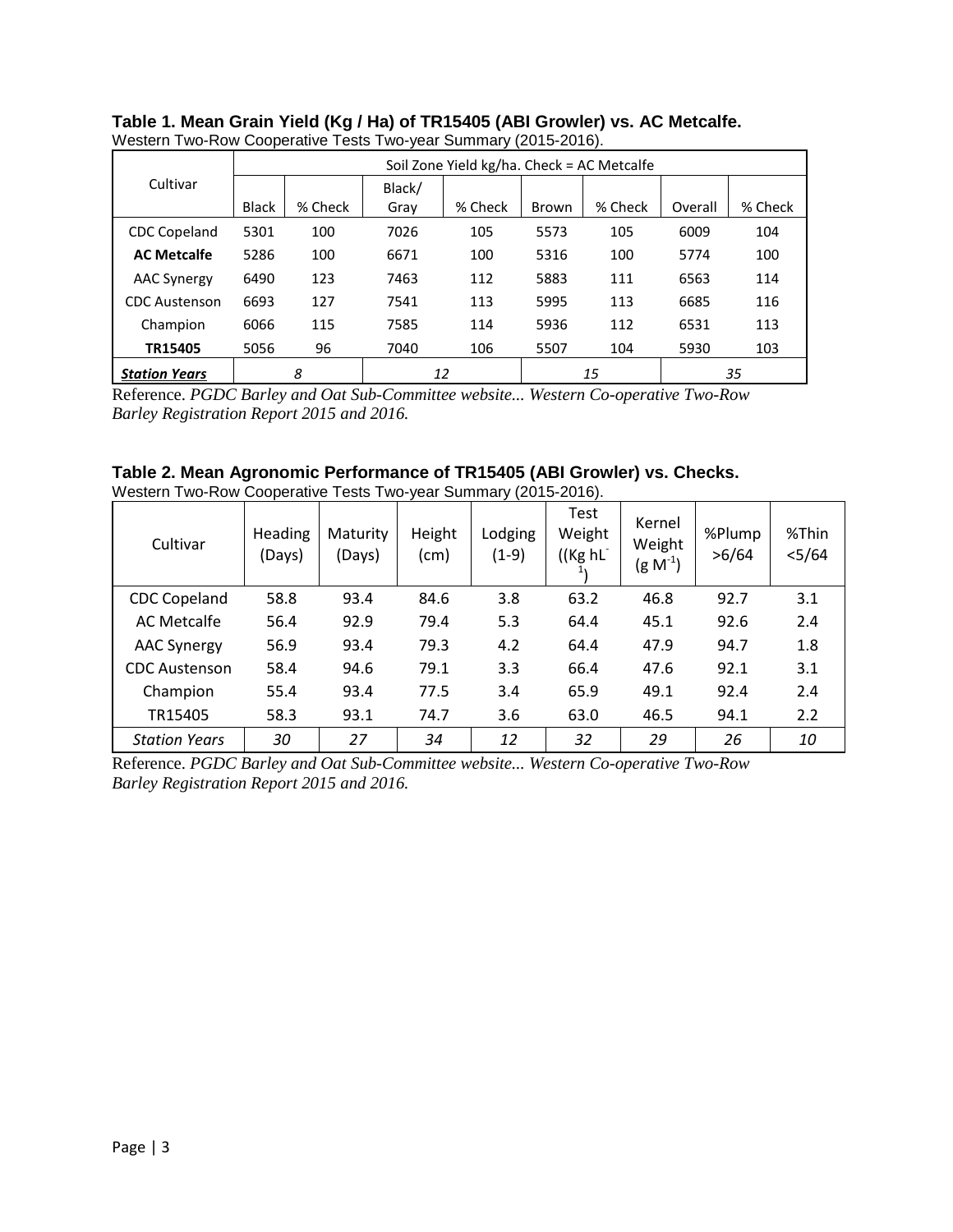|                    |     |          |     | Net Blotch |          | Spot Blotch |              |                      | <b>Fusarium Head Blight</b> |                |            |            |            |               |            |
|--------------------|-----|----------|-----|------------|----------|-------------|--------------|----------------------|-----------------------------|----------------|------------|------------|------------|---------------|------------|
|                    |     | Seedling |     | Netform    | Spotform | Seedling    |              | <b>Field Ratings</b> |                             | <b>Brandon</b> |            | Morden     |            | Charlottetown |            |
| Cultivar           | 102 | 857      | 858 | Lacombe    | Lacombe  | 1903        | <b>Brand</b> | Melf                 | Sask                        | HEAD           | <b>FHB</b> | <b>DON</b> | <b>FHB</b> | <b>DON</b>    | <b>DON</b> |
| <b>CDC</b>         |     |          |     |            |          |             |              |                      |                             |                |            |            |            |               |            |
| Copeland           | 2   | 2        | 9   | 1.5        | 5.0      | 5           | 8.0          | 8.0                  | 4.5                         | 60.5           | 1.8        | 9.0        | 2.5        | 39.7          | 60.6       |
| <b>AC Metcalfe</b> | 8   | 2        | 8   | 5.5        | 5.0      | 8           | 6.5          | 3.8                  | 3.0                         | 56.0           | 1.8        | 14.3       | 4.3        | 88.5          | 41.7       |
| <b>AAC Synergy</b> |     |          | 5   | 0.0        | 4.5      | 4           | 2.0          | 2.0                  | 1.8                         | 55.0           | 1.8        | 13.9       | 3.2        | 39.2          | 93.9       |
| <b>CDC</b>         |     |          |     |            |          |             |              |                      |                             |                |            |            |            |               |            |
| Austenson          |     | 2        |     | 0.0        | 5.0      | 4           | 3.0          | 3.0                  | 2.3                         | 60.0           | 1.5        | 22.2       | 3.3        | 64.1          | 88.1       |
| Champion           | 9   | 3        | 8   | 4.5        | 5.0      |             | 7.0          | 4.8                  | 3.5                         | 53.5           | 2.8        | 23.1       | 4.7        | 83.1          | 63.0       |
| TR15405            | 8   |          | 8   | 8.0        | 5.5      |             | 8.0          | 5.0                  | 4.0                         | 58.5           | 1.5        | 10.3       | 3.8        | 67.2          | 53.5       |

#### **Table 3a. Disease Reaction Summaries of TR15405 (ABI Growler) vs. Checks.** Western Two-Row Cooperative Tests Two-year Summary (2015-2016).

Reference. *PGDC Barley and Oat Sub-Committee website... Western Co-operative Two-Row Barley Registration Report 2015 and 2016.* 

# **Table 3b. Disease Reaction Summaries of TR15405 (ABI Growler) vs. Checks.**

Western Two-Row Cooperative Tests Two-year Summary (2015-2016).

|                      |                    | <b>Stem Rust</b>        |                  | Scald             |                            |         |          |  |
|----------------------|--------------------|-------------------------|------------------|-------------------|----------------------------|---------|----------|--|
|                      |                    | Morden Field<br>Ratings |                  |                   |                            | Lacombe | Edmonton |  |
| Cultivar             | Seedling<br>MCC IT | Sr Sev                  | SR <sub>IT</sub> | 2016 CDC<br>Rpg#1 | Seedling<br><b>WRS2275</b> |         |          |  |
| <b>CDC Copeland</b>  | 0;                 | 1                       | r                | $\mathsf{R}$      | <b>MS</b>                  | 7.0     | 8.0      |  |
| <b>AC Metcalfe</b>   | 0;                 | 1                       |                  | R                 | S                          | 6.0     | 6.5      |  |
| <b>AAC Synergy</b>   | $:12-$             | $\mathbf{1}$            | r                | R                 | S                          | 6.5     | 7.0      |  |
| <b>CDC</b> Austenson | 0;                 | $\mathbf{1}$            | r                | R                 | S                          | 7.0     | 7.0      |  |
| Champion             | $12 -$             | 20                      | ms               | R                 | S                          | 7.0     | 8.5      |  |
| TR15405              | $:11+$             | 1                       |                  | R                 |                            | 6.0     | 3.5      |  |

Reference. *PGDC Barley and Oat Sub-Committee website... Western Co-operative Two-Row Barley Registration Report 2015 and 2016.* 

#### **Table 3c. Disease Reaction Summaries of TR15405 (ABI Growler) vs. Checks.**

Western Two-Row Cooperative Tests Two-year Summary (2015-2016).

|                    |                  | Smuts |           |           |          |  |  |  |  |  |
|--------------------|------------------|-------|-----------|-----------|----------|--|--|--|--|--|
|                    | $S'$ toon $(\%)$ |       |           | Moden (%) |          |  |  |  |  |  |
| Cultivar           | Covered          | Loose | U. hordei | U. nigra  | U of Ill |  |  |  |  |  |
| <b>CDC</b>         |                  |       |           |           |          |  |  |  |  |  |
| Copeland           | 4.9              | 80.0  | 20.0      | 15.0      | 6.0      |  |  |  |  |  |
| <b>AC Metcalfe</b> | 7.6              | 0.0   | 8.0       | 10.0      | 5.5      |  |  |  |  |  |
| <b>AAC Synergy</b> | 18.8             | 84.2  | 20.0      | 20.0      | 6.5      |  |  |  |  |  |
| <b>CDC</b>         |                  |       |           |           |          |  |  |  |  |  |
| Austenson          | 0.0              | 66.7  | 6.0       | 4.0       | 4.5      |  |  |  |  |  |
| Champion           | 10.4             | 88.9  | 40.0      | 32.0      | 3.5      |  |  |  |  |  |
| TR15405            | 2.8              | 81.8  | 22.0      | 8.0       | 5.5      |  |  |  |  |  |

Reference. *PGDC Barley and Oat Sub-Committee website... Western Co-operative Two-Row Barley Registration Report 2015 and 2016.*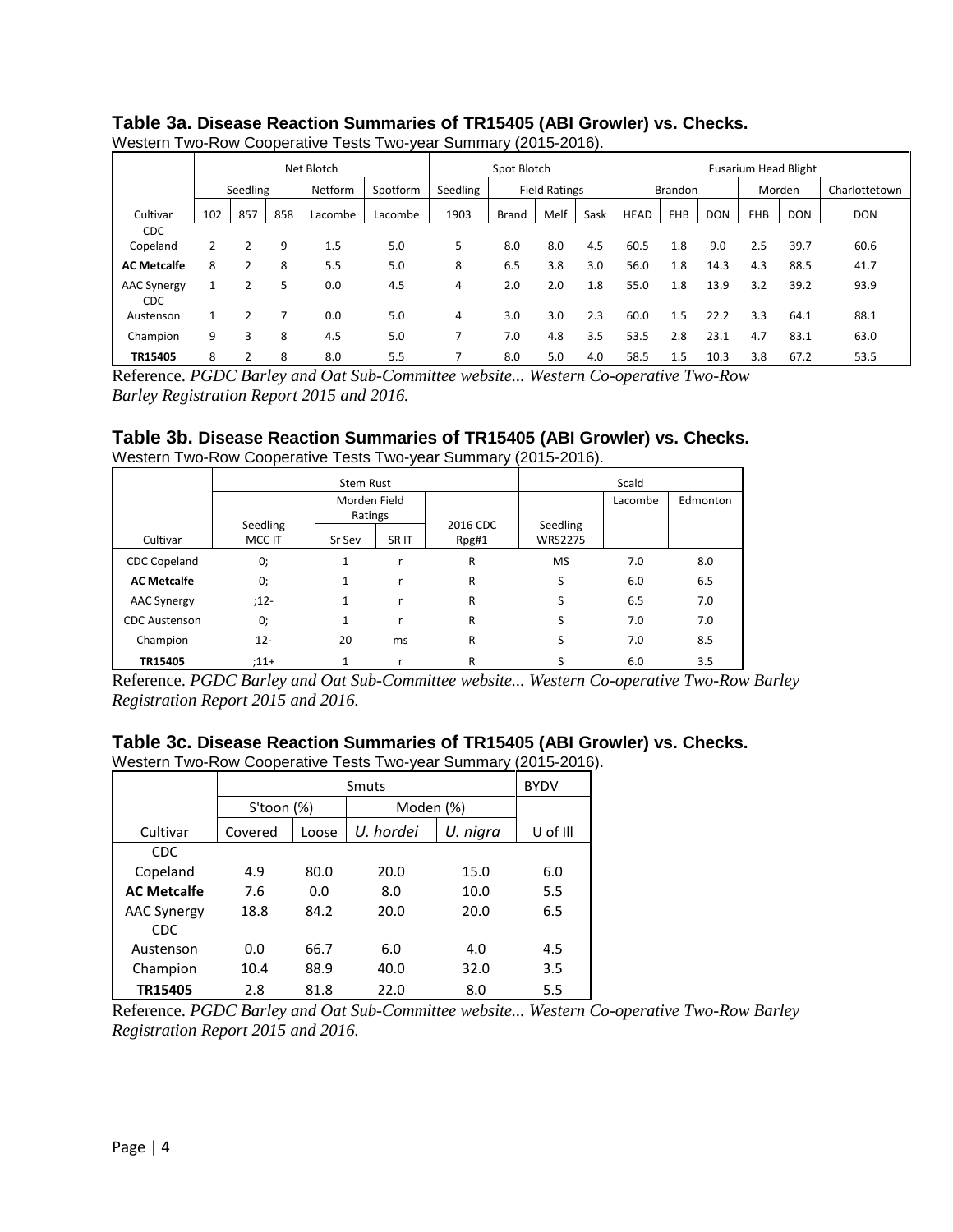|                      |       | Soil Zone Yield kg/ha. Check = AC Metcalfe |        |         |       |         |         |            |  |  |  |
|----------------------|-------|--------------------------------------------|--------|---------|-------|---------|---------|------------|--|--|--|
| Cultivar             |       |                                            | Black/ |         |       |         |         |            |  |  |  |
|                      | Black | % Check                                    | Gray   | % Check | Brown | % Check | Overall | % Check    |  |  |  |
| <b>CDC</b> Copeland  | 5671  | 105                                        | 6395   | 104     | 5404  | 103     | 5817    | 104        |  |  |  |
| Xena                 | 6120  | 113                                        | 6691   | 109     | 5680  | 108     | 6140    | 109        |  |  |  |
| <b>AC Metcalfe</b>   | 5406  | 100                                        | 6165   | 100     | 5258  | 100     | 5613    | <i>100</i> |  |  |  |
| <b>AAC Synergy</b>   | 6472  | 120                                        | 6722   | 109     | 5713  | 109     | 6247    | 111        |  |  |  |
| CDC Austenson        | 6859  | 127                                        | 6763   | 110     | 5661  | 108     | 6332    | 113        |  |  |  |
| Champion             | 4959  | 92                                         | 6845   | 111     | 5852  | 111     | 6287    | 112        |  |  |  |
| TR15405              | 5308  | 98                                         | 6185   | 100     | 5426  | 103     | 5666    | 101        |  |  |  |
| <b>Station Years</b> |       | 4                                          | 6      |         |       | 7       |         | 17         |  |  |  |

**Table 4. Mean Grain Yield (Kg / Ha) of TR15405 (ABI Growler) vs. AC Metcalfe.** Western Two-Row Cooperative Tests (2015).

Reference. *PGDC Barley and Oat Sub-Committee website... Western Co-operative Six-Row Barley Registration Report 2015.*

**Table 5. Mean Agronomic Performance of TR15405 (ABI Growler) vs. Checks.** Western Two-Row Cooperative Tests Two-year Summary (2015).

| Cultivar             | Heading<br>(Days) | Maturity<br>(Days) | Height<br>(cm) | Lodging<br>$(1-9)$ | <b>Test</b><br>Weight<br>((Kg hL) | Kernel<br>Weight<br>$(g M^{-1})$ | %Plump<br>>6/64 | %Thin<br>$<$ 5/64 |
|----------------------|-------------------|--------------------|----------------|--------------------|-----------------------------------|----------------------------------|-----------------|-------------------|
| <b>CDC Copeland</b>  | 56.9              | 91.7               | 77.8           | 5.9                | 63.8                              | 47.6                             | 93.9            | 4.4               |
| Xena                 | 55.0              | 91.6               | 73.9           | 5.3                | 66.0                              | 49.7                             | 95.1            | 2.7               |
| <b>AC Metcalfe</b>   | 54.5              | 91.7               | 75.3           | 6.3                | 65.7                              | 47.0                             | 95.4            | 3.1               |
| <b>AAC Synergy</b>   | 54.9              | 92.0               | 75.1           | 5.5                | 65.2                              | 49.3                             | 96.1            | 2.2               |
| <b>CDC Austenson</b> | 56.9              | 93.4               | 73.2           | 4.3                | 67.2                              | 49.8                             | 94.3            | 3.5               |
| Champion             | 53.8              | 92.4               | 74.0           | 4.4                | 66.9                              | 50.7                             | 94.6            | 2.6               |
| TR15405              | 56.5              | 92.2               | 69.6           | 4.0                | 63.9                              | 48.3                             | 96.0            | 3.1               |
| <b>Station Years</b> | 14                | 13                 | 17             | 5                  | 17                                | 15                               | 13              | 6                 |

Reference. *PGDC Barley and Oat Sub-Committee website... Western Co-operative Six-Row Barley Registration Report 2015.*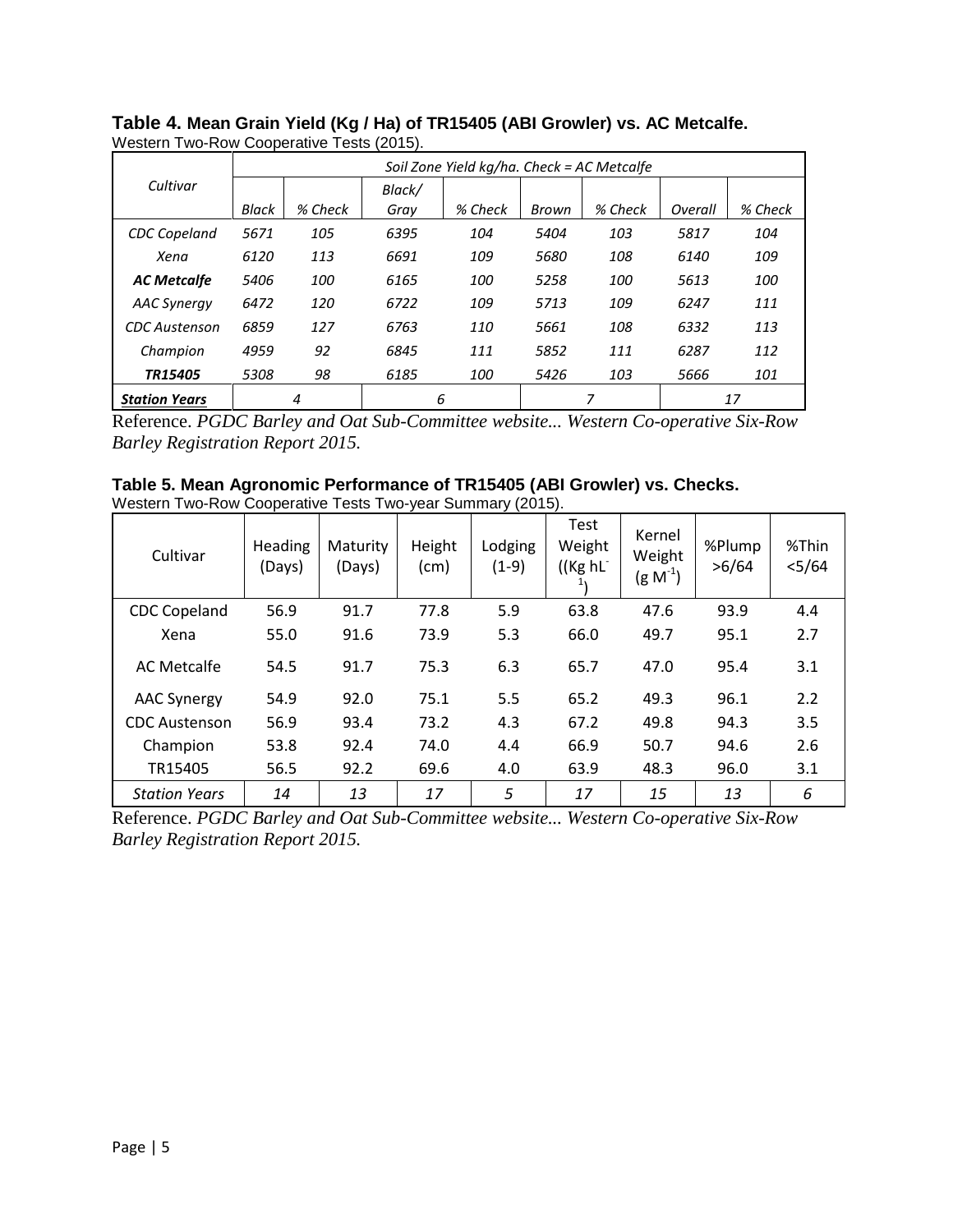|                           |       | Soil Zone Yield kg/ha. Check = AC Metcalfe |        |         |       |         |         |         |  |  |  |
|---------------------------|-------|--------------------------------------------|--------|---------|-------|---------|---------|---------|--|--|--|
| Cultivar                  |       |                                            | Black/ |         |       |         |         |         |  |  |  |
|                           | Black | % Check                                    | Gray   | % Check | Brown | % Check | Overall | % Check |  |  |  |
| <b>CDC</b>                |       |                                            |        |         |       |         |         |         |  |  |  |
| Copeland                  | 4930  | 95                                         | 7657   | 107     | 5720  | 107     | 6190    | 104     |  |  |  |
| <b>AC Metcalfe</b>        | 5166  | 100                                        | 7176   | 100     | 5367  | 100     | 5925    | 100     |  |  |  |
| <b>AAC Synergy</b><br>CDC | 6508  | 126                                        | 8203   | 114     | 6033  | 112     | 6862    | 116     |  |  |  |
| Austenson                 | 6528  | 126                                        | 8319   | 116     | 6288  | 117     | 7018    | 118     |  |  |  |
| Champion                  | 5923  | 115                                        | 8324   | 116     | 6010  | 112     | 6762    | 114     |  |  |  |
| TR15405                   | 4805  | 93                                         | 7895   | 110     | 5579  | 104     | 6179    | 104     |  |  |  |
| <b>Station Years</b>      |       | 6<br>8<br>4<br>18                          |        |         |       |         |         |         |  |  |  |

**Table 6. Mean Grain Yield (Kg / Ha) of TR15405 (ABI Growler) vs. AC Metcalfe.** Western Two-Row Cooperative Tests (2016).

Reference. *PGDC Barley and Oat Sub-Committee website... Western Co-operative Six- Row Barley Registration Report 2016.* 

**Table 7. Mean Agronomic Performance of TR15405 (ABI Growler) vs. Checks.** Western Two-Row Cooperative Tests Two-year Summary (2016).

| Cultivar                | <b>Heading</b><br>(Days) | Maturity<br>(Days) | Height<br>$\pmb{(cm)}$ | Lodging<br>$(1-9)$ | <b>Test</b><br>Weight<br>((Kg hL | Kernel<br>Weight<br>$(g M^{-1})$ | %Plump<br>>6/64 | %Thin<br>$<$ 5/64 |
|-------------------------|--------------------------|--------------------|------------------------|--------------------|----------------------------------|----------------------------------|-----------------|-------------------|
| <b>CDC Copeland</b>     | 60.4                     | 95.0               | 91.4                   | 2.3                | 62.4                             | 46.0                             | 91.4            | 1.2               |
| <b>AC Metcalfe</b>      | 58.1                     | 94.0               | 83.6                   | 4.5                | 63.0                             | 43.2                             | 89.8            | 1.2               |
| <b>AAC Synergy</b>      | 58.6                     | 94.8               | 83.5                   | 3.2                | 63.5                             | 46.4                             | 93.2            | 1.1               |
| <b>CDC</b><br>Austenson | 59.7                     | 95.7               | 85.1                   | 2.6                | 65.5                             | 45.2                             | 89.8            | 2.5               |
| Champion                | 56.8                     | 94.2               | 80.9                   | 2.8                | 64.7                             | 47.3                             | 90.2            | 2.0               |
| TR15405                 | 59.8                     | 94.0               | 79.7                   | 3.2                | 62.0                             | 44.6                             | 92.2            | 1.0               |
| <b>Station Years</b>    | 16                       | 14                 | 17                     | 7                  | 15                               | 14                               | 13              | 4                 |

Reference. *PGDC Barley and Oat Sub-Committee website... Western Co-operative Six-Row Barley Registration Report 2016.*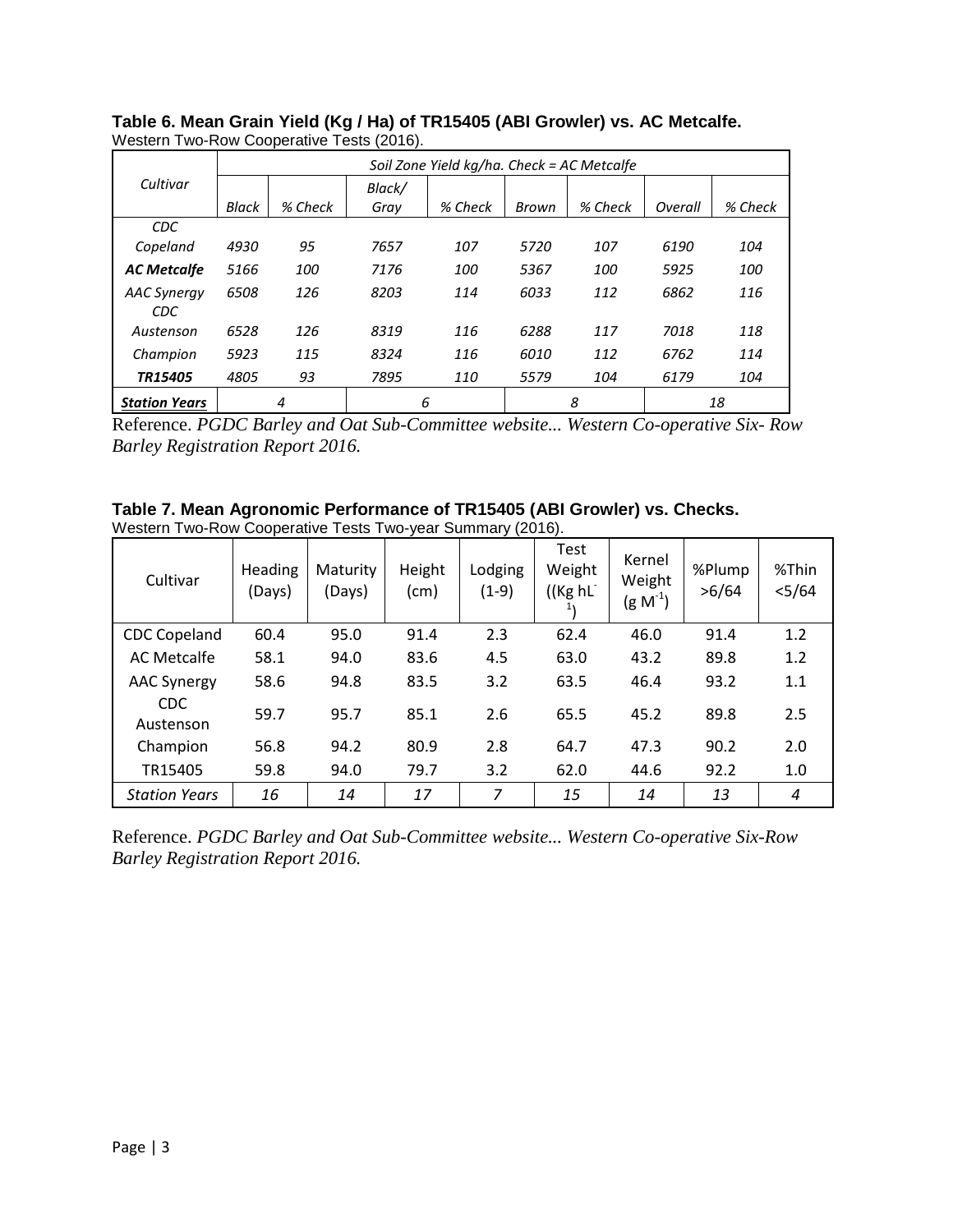|                     |       | <b>Barley</b> |      |      |      |             |  |  |  |  |  |
|---------------------|-------|---------------|------|------|------|-------------|--|--|--|--|--|
|                     |       |               |      |      |      | Germination |  |  |  |  |  |
|                     |       | Plump         |      | 1000 |      | Energy      |  |  |  |  |  |
|                     | >7/64 | >6/64         | K wt | 4ml  | 8ml  |             |  |  |  |  |  |
| Cultivar            | %     | %             | g    | %    | %    | %           |  |  |  |  |  |
| <b>CDC Copeland</b> | 62.0  | 91.7          | 46.1 | 12.2 | 97.3 | 94.7        |  |  |  |  |  |
| <b>AC Metcalfe</b>  | 70.5  | 94.7          | 46.1 | 12.9 | 97.7 | 88.3        |  |  |  |  |  |
| <b>AAC Synergy</b>  | 73.6  | 94.6          | 47.4 | 12.3 | 99.3 | 92.7        |  |  |  |  |  |
| TR15405             | 71.1  | 95.7          | 47.3 | 11.9 | 93.0 | 93.0        |  |  |  |  |  |

**Table 8a. Mean Malting Quality Performance of TR15405 (ABI Growler) vs. Checks.** Western Two-Row Cooperative Tests (2015) Mean of 3 Stations.

Reference. *PGDC Barley and Oat Sub-Committee website... Western Co-operative Six- Row Barley Registration Report 2015.* 

| Table 8b. Mean Malting Quality Performance of TR15405 (ABI Growler) vs. Checks. |  |  |  |
|---------------------------------------------------------------------------------|--|--|--|
| Western Two-Row Cooperative Tests (2015) Mean of 3 Stations.                    |  |  |  |

|                     | Malt     |       |            |     |                  |         |  |  |  |  |  |
|---------------------|----------|-------|------------|-----|------------------|---------|--|--|--|--|--|
|                     | Steepout |       |            |     | <b>Diastatic</b> | Alpha-  |  |  |  |  |  |
|                     | Moist    | Friab | <b>PUG</b> | P&B | Power            | Amylase |  |  |  |  |  |
| Cultivar            | %        | %     | %          | %   | °∟               | D.U.    |  |  |  |  |  |
| <b>CDC Copeland</b> | 44.7     | 83.4  | 0.5        | 3.6 | 136.0            | 61.3    |  |  |  |  |  |
| <b>AC Metcalfe</b>  | 45.0     | 71.6  | 3.1        | 4.3 | 159.0            | 83.7    |  |  |  |  |  |
| <b>AAC Synergy</b>  | 45.3     | 80.8  | 4.2        | 4.8 | 144.0            | 81.5    |  |  |  |  |  |
| TR15405             | 46.2     | 89.4  | 1.1        | 3.6 | 171.0            | 86.9    |  |  |  |  |  |

Reference. *PGDC Barley and Oat Sub-Committee website... Western Co-operative Six- Row Barley Registration Report 2015.* 

**Table 8c. Mean Malting Quality Performance of TR15405 (ABI Growler) vs. Checks.** Western Two-Row Cooperative Tests (2015) Mean of 3 Stations.

|                     |         | Wort    |         |                 |       |            |  |  |  |  |  |
|---------------------|---------|---------|---------|-----------------|-------|------------|--|--|--|--|--|
|                     | Fine    | Soluble | Kolbach |                 |       |            |  |  |  |  |  |
|                     | Extract | Protein | Index   | <b>B-Glucan</b> | Visc. | <b>FAN</b> |  |  |  |  |  |
| Cultivar            | %       | %       | %       | mg/L            | cP    | mg/L       |  |  |  |  |  |
| <b>CDC Copeland</b> | 79.9    | 4.70    | 39.8    | 86              | 1.46  | 188        |  |  |  |  |  |
| <b>AC Metcalfe</b>  | 79.9    | 5.14    | 40.9    | 97              | 1.46  | 215        |  |  |  |  |  |
| <b>AAC Synergy</b>  | 80.7    | 5.03    | 41.3    | 49              | 1.44  | 202        |  |  |  |  |  |
| TR15405             | 80.1    | 5.25    | 45.3    | 73              | 1.45  | 230        |  |  |  |  |  |

Reference. *PGDC Barley and Oat Sub-Committee website... Western Co-operative Six- Row Barley Registration Report 2015.*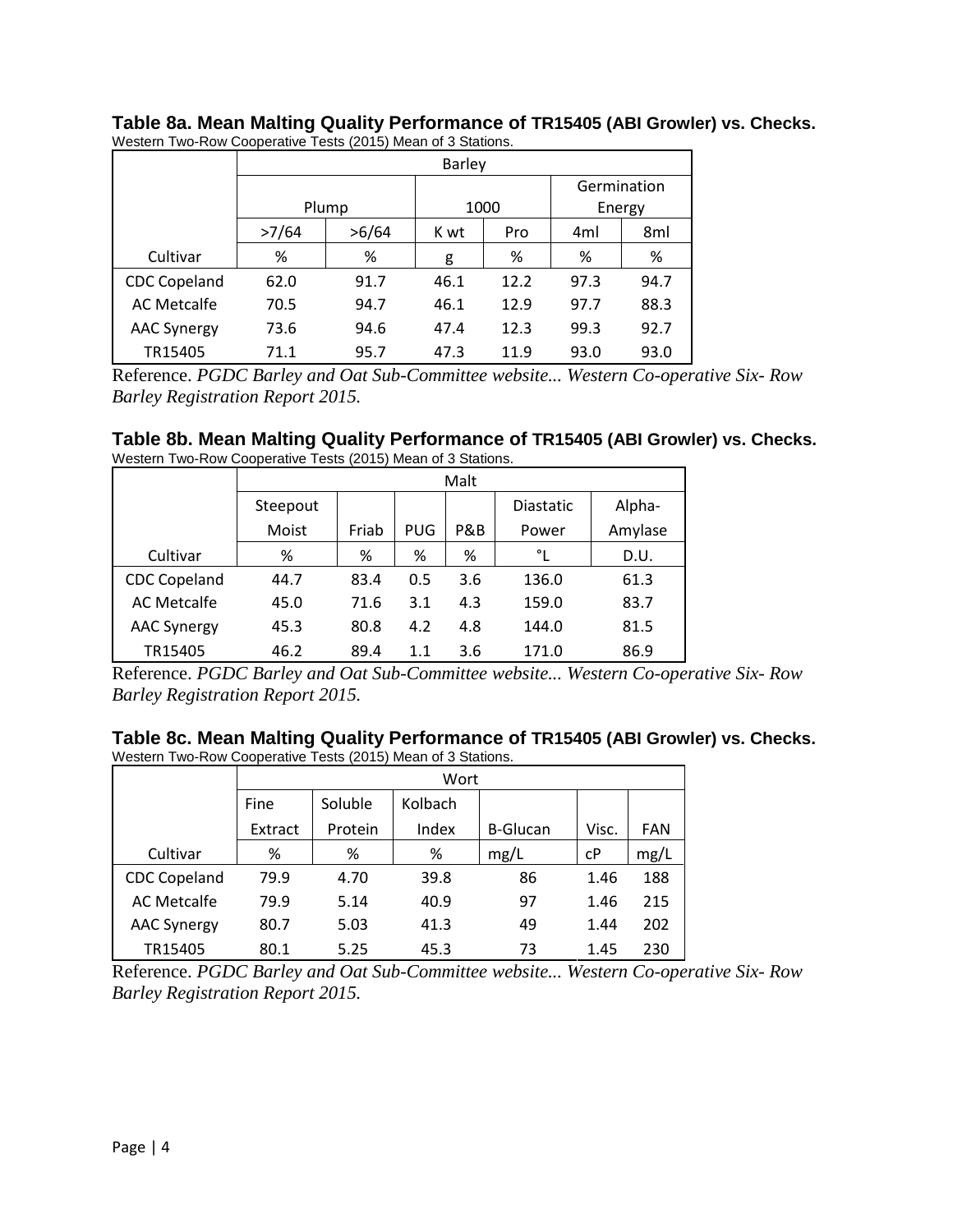|                     |              | <b>Barley</b> |      |      |             |      |  |  |  |  |  |
|---------------------|--------------|---------------|------|------|-------------|------|--|--|--|--|--|
|                     |              |               |      |      | Germination |      |  |  |  |  |  |
|                     |              | Plump         |      | 1000 | Energy      |      |  |  |  |  |  |
|                     | >7/64        | >6/64         | K wt | Pro  | 4ml         | 8ml  |  |  |  |  |  |
| Cultivar            | %            | %             | g    | %    | %           | %    |  |  |  |  |  |
| <b>CDC Copeland</b> | 70.1<br>94.8 |               | 44.8 | 11.1 | 97.7        | 88.7 |  |  |  |  |  |
| AC Metcalfe         | 59.1         | 93.4          | 42.3 | 11.7 | 97.7        | 77.3 |  |  |  |  |  |
| <b>AAC Synergy</b>  | 76.2         | 95.5          | 44.9 | 11.0 | 98.0        | 75.7 |  |  |  |  |  |
| TR15405             | 52.3         | 90.2          | 41.0 | 10.9 | 97.7        | 97.7 |  |  |  |  |  |

**Table 9a. Mean Malting Quality Performance of TR15405 (ABI Growler) vs. Checks.** Western Two-Row Cooperative Tests (2016) Mean of 3 Stations.

Reference. *PGDC Barley and Oat Sub-Committee website... Western Co-operative Six-Row Barley Registration Report 2016.* 

| Table 9b. Mean Malting Quality Performance of TR15405 (ABI Growler) vs. Checks. |  |
|---------------------------------------------------------------------------------|--|
| Western Two-Row Cooperative Tests (2016) Mean of 3 Stations.                    |  |

|                     |          | Malt  |            |      |                  |         |  |  |  |  |  |  |
|---------------------|----------|-------|------------|------|------------------|---------|--|--|--|--|--|--|
|                     | Steepout |       |            |      | <b>Diastatic</b> | Alpha-  |  |  |  |  |  |  |
|                     | Moist    | Friab | <b>PUG</b> | P&B  | Power            | Amylase |  |  |  |  |  |  |
| Cultivar            | %        | %     | %          | %    | °L               | D.U.    |  |  |  |  |  |  |
| <b>CDC Copeland</b> | 43.9     | 89.4  | 1.0        | 8.5  | 134.0            | 64.4    |  |  |  |  |  |  |
| <b>AC Metcalfe</b>  | 44.8     | 83.7  | 2.8        | 10.1 | 162.0            | 95.6    |  |  |  |  |  |  |
| <b>AAC Synergy</b>  | 44.8     | 92.8  | 1.3        | 8.5  | 136.0            | 80.9    |  |  |  |  |  |  |
| TR15405             | 45.8     | 92.8  | 1.5        | 7.7  | 165.0            | 101.0   |  |  |  |  |  |  |

Reference. *PGDC Barley and Oat Sub-Committee website... Western Co-operative Six-Row Barley Registration Report 2016.* 

**Table 9c. Mean Malting Quality Performance of TR15405 (ABI Growler) vs. Checks.** Western Two-Row Cooperative Tests (2016) Mean of 3 Stations.

|                     | Wort    |         |         |                 |       |            |  |  |  |  |
|---------------------|---------|---------|---------|-----------------|-------|------------|--|--|--|--|
|                     | Fine    | Soluble | Kolbach |                 |       |            |  |  |  |  |
|                     | Extract | Protein | Index   | <b>B-Glucan</b> | Visc. | <b>FAN</b> |  |  |  |  |
| Cultivar            | %       | %       | %       | mg/L            | cP    | mg/L       |  |  |  |  |
| <b>CDC Copeland</b> | 81.1    | 5.00    | 44.9    | 94              | 1.46  | 197        |  |  |  |  |
| <b>AC Metcalfe</b>  | 81.7    | 5.43    | 46.2    | 50              | 1.44  | 237        |  |  |  |  |
| <b>AAC Synergy</b>  | 81.8    | 5.26    | 46.4    | 51              | 1.45  | 220        |  |  |  |  |
| TR15405             | 80.8    | 5.49    | 48.7    | 42              | 1.44  | 241        |  |  |  |  |

Reference. *PGDC Barley and Oat Sub-Committee website... Western Co-operative Six-Row Barley Registration Report 2016.*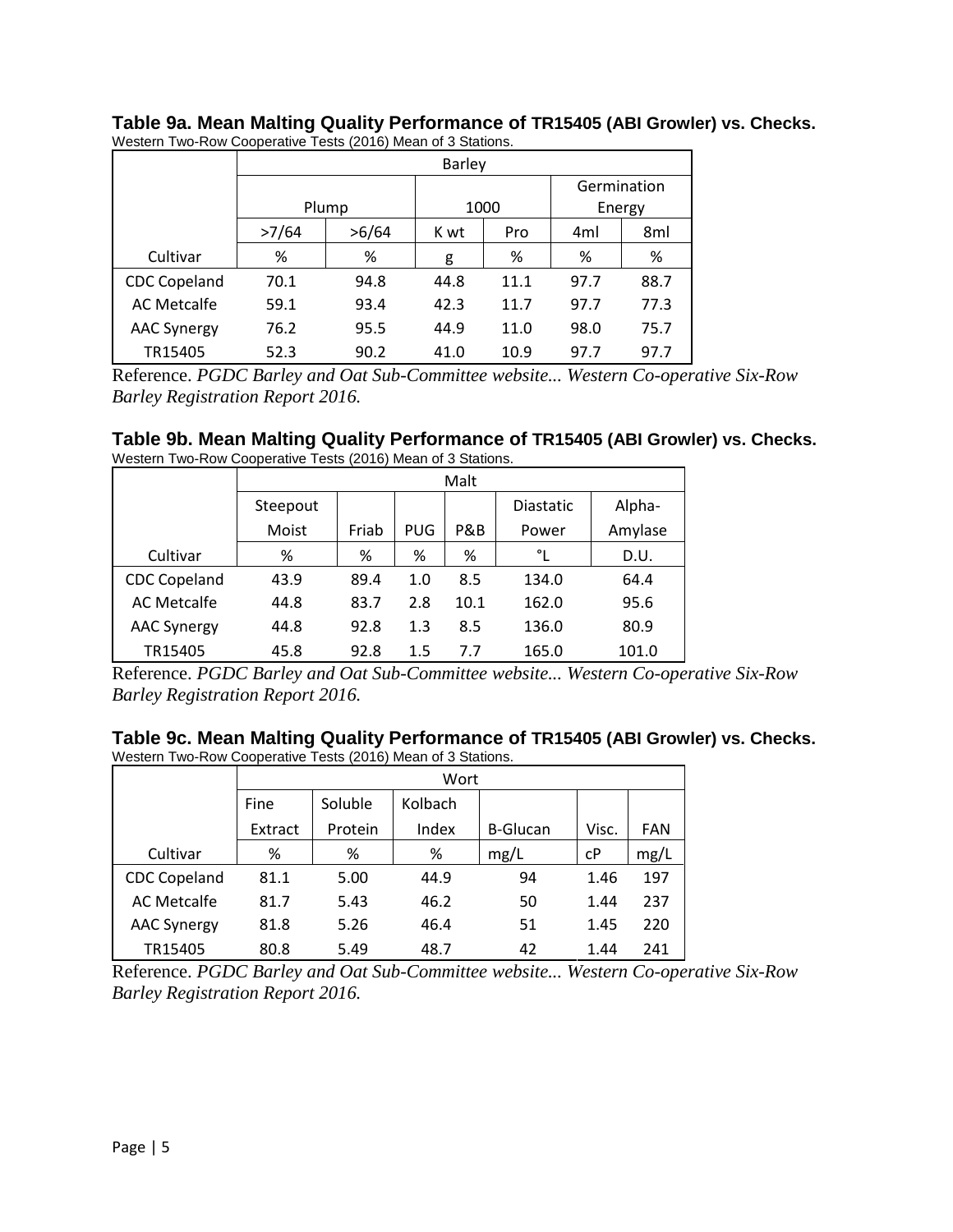|                     | $6/64 -$      |         | Barley | Malt | F.        | Malt    | Soluble | S/T   | Diast. | Alpha-  | ßeta-  |           |            |            |
|---------------------|---------------|---------|--------|------|-----------|---------|---------|-------|--------|---------|--------|-----------|------------|------------|
|                     | Plump         | Protein | P&B    | P&B  | Ext.      | Protein | Protein | Ratio | Power  | Amylase | Glucan | Viscosity | Friability | <b>FAN</b> |
| Cultivar            | %             | %       | %      | %    | %         | %       | %       | %     | ۰ı     | D.U.    | mg/L   | cP        | %          | mg/L       |
| <b>CDC Copeland</b> | 96.0          | 10.9    | 1.3    | 2.3  | 81.9      | 10.3    | 5.3     | 50.3  | 145.1  | 74.2    | 81     | 1.4       | 91.0       | 199        |
| <b>AC Metcalfe</b>  | 95.1          | 11.4    | 1.3    | 3.3  | 82.0      | 10.7    | 5.4     | 49.3  | 162.9  | 94.9    | 82     | 1.4       | 88.5       | 233        |
| <b>AAC Synergy</b>  | 95.4          | 11.0    | 2.4    | 3.3  | 82.2      | 11.0    | 5.5     | 49.8  | 145.2  | 76.4    | 92     | 1.4       | 90.9       | 233        |
| TR15405<br>$\sim$   | 94.4<br>$  -$ | 11.1    | 1.2    | 4.8  | 81.4<br>_ | 10.7    | 5.6     | 51.4  | 172.4  | 93.5    | 81     | 1.4       | 88.4       | 258        |

**Table 10. Mean Malting Quality Performance of TR15405 (ABI Growler) vs. Checks.** Western Two-Row COLAB Tests (2016) Mean of 6 Stations.

Reference. *Email from M. Brophy, Feb 2018*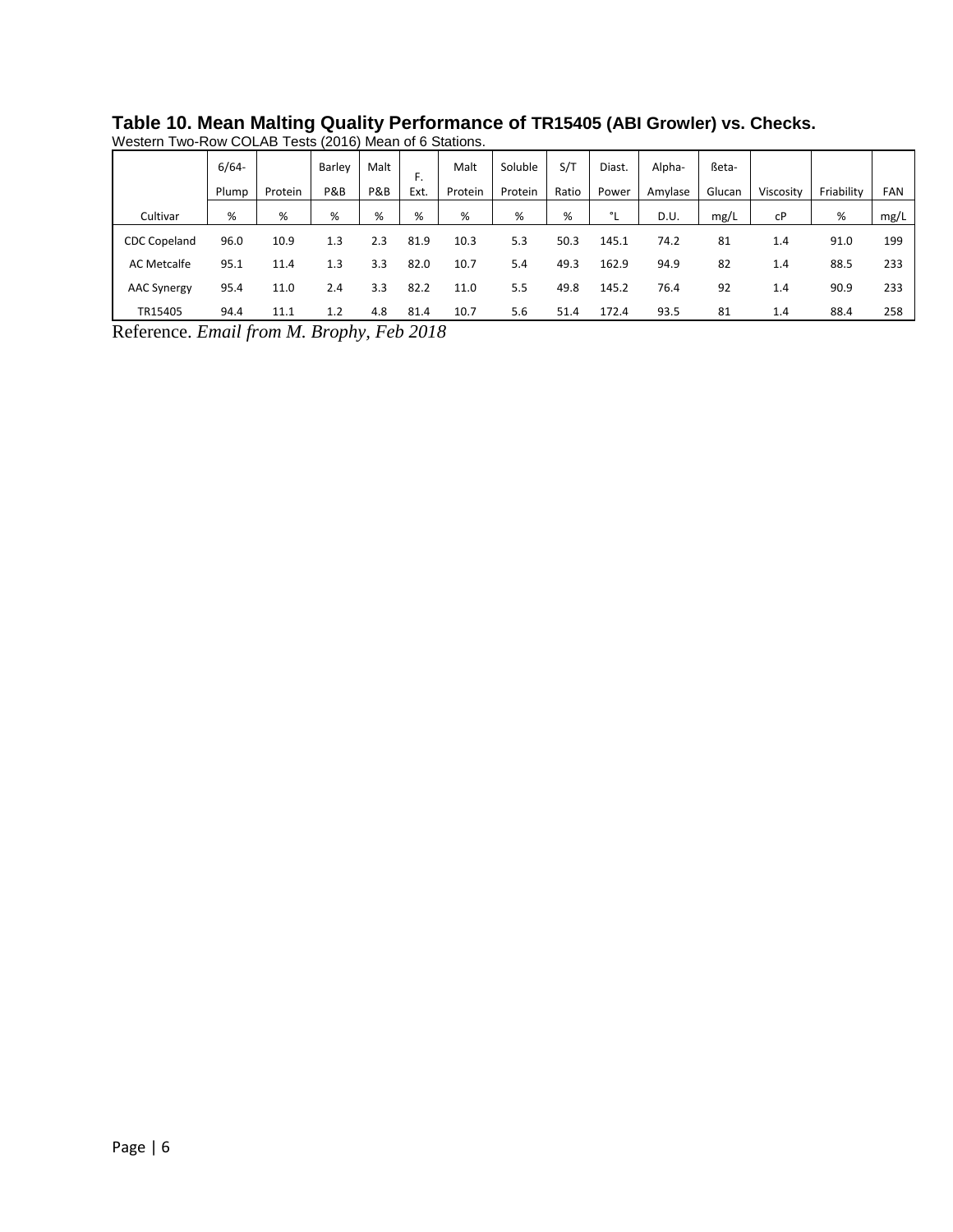Additional Information from the US PVPA application *201500121*

#### **EXHIBIT A**

**ORIGIN AND BREEDING HISTORY OF ABI Growler (2B09-3425)**

**PEDIGREE: 2B05-0550/2B99-2763-10**

**Date of Cross: Fall 2005**

#### **HISTORY:**

The line **ABI Growler** was derived from the cross (C06-1572) made in fall 2005 in Ft. Collins, CO between 2B05-0550 as female and 2B99-2763-10 used as male. The female parent is a BARI breeding line with an extended pedigree of 2B97-4527/2B97-4484. The male parent is also a BARI breeding line with an extended pedigree of Merit / C96-4011. The extended pedigrees of both parents contain multiple instances of Merit; *as seen below ABI Growler (2B09-3425) is expected to have inherited 43.75% of its alleles by descent from Merit.*

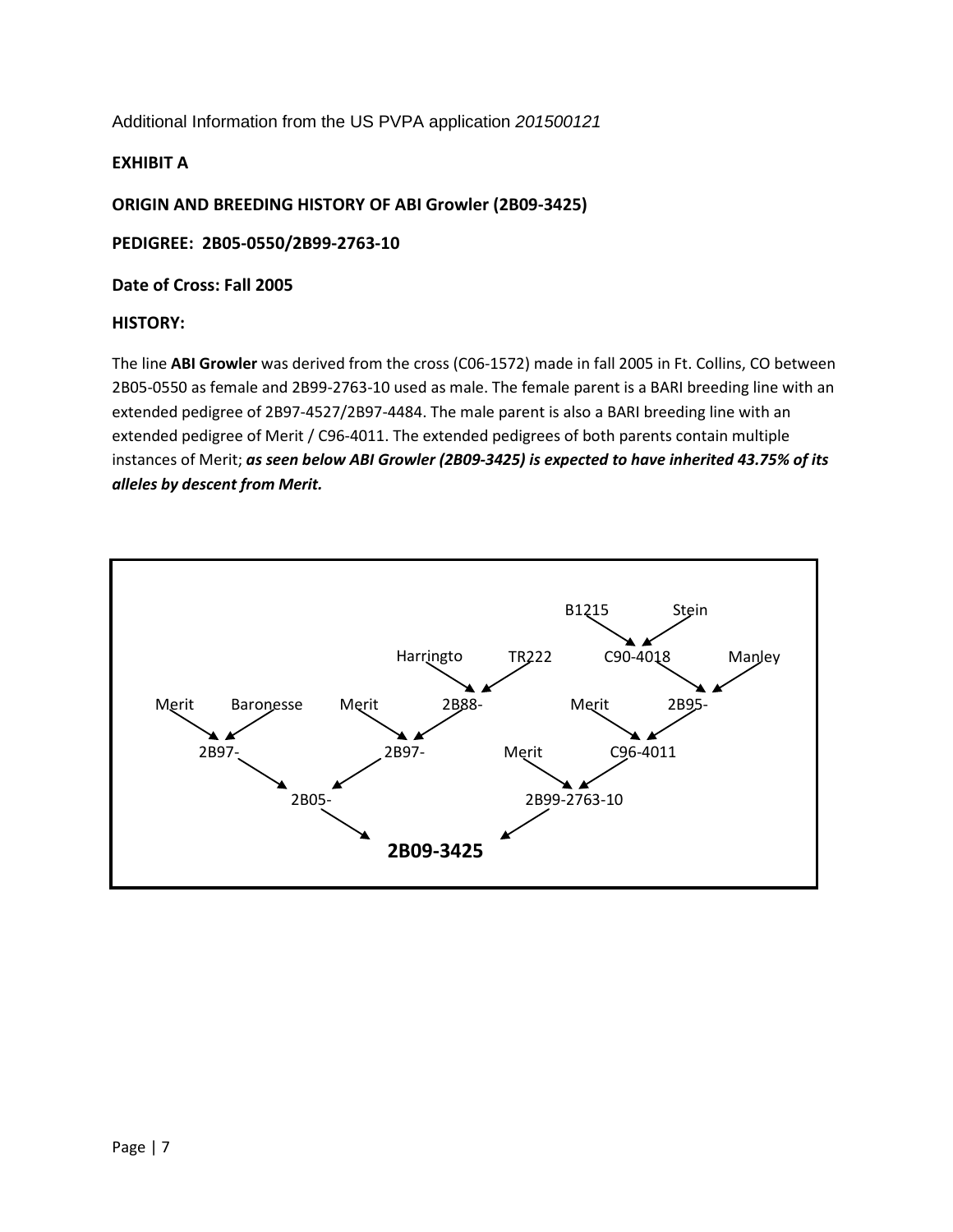The F<sub>1</sub> was increased in the greenhouse in Ft. Collins, CO during the winter/spring of 2005/06, followed by an  $F_2$  population in Ft. Collins, CO in the spring of 2006, an  $F_3$  population in Yuma, AZ during the winter/spring of 2006/07, an  $F_4$  population in Fort Collins, CO in the spring of 2007, then by an  $F_5$  SSD generation in the greenhouse during the winter /spring of 2007/08. A total of 54  $F_{5:6}$  head rows were planted in Fairfield, MT in the spring of 2008 and row 92-22 was the only row that was selected and increased in Christchurch, NZ during the winter/spring of 2008/09 where it was again selected advanced to Y1. 2B09-3425 tracks back to a single  $F_{6:7}$  row (NZ2292). This row was assigned the Y1 experimental number 2B09-3425 and entered into replicated performance testing in the spring of 2009.

From the first year of yield testing through the release of the variety, continual assessments of numerous agronomic and malting traits are carried out. These traits are assessed on samples grown at several locations per year and statistically compared to the most widely grown commercial varieties, plus selected advanced experimental lines. The varieties ABI Voyager, Merit 57, and Conrad were used throughout the testing program. 2B09-3425 was entered into the Western Spring Barley Nursery regional performance nurseries in 2013 through 2014. It is targeted as a two-rowed malting barley for the states of Idaho, Montana and North Dakota. The following criteria are assessed at each stage of yield trial testing:

| <b>Agronomic traits:</b> | <b>Malting traits:</b> |  |  |  |  |
|--------------------------|------------------------|--|--|--|--|
|                          |                        |  |  |  |  |
| Yield                    | Kernel plumpness       |  |  |  |  |
| Straw strength (lodging) | Extract Level          |  |  |  |  |
| Height                   | Total protein          |  |  |  |  |
| Maturity                 | Soluble protein        |  |  |  |  |
| Test weight              | Alpha amylase          |  |  |  |  |
| Resistance to scald      | Diastatic power        |  |  |  |  |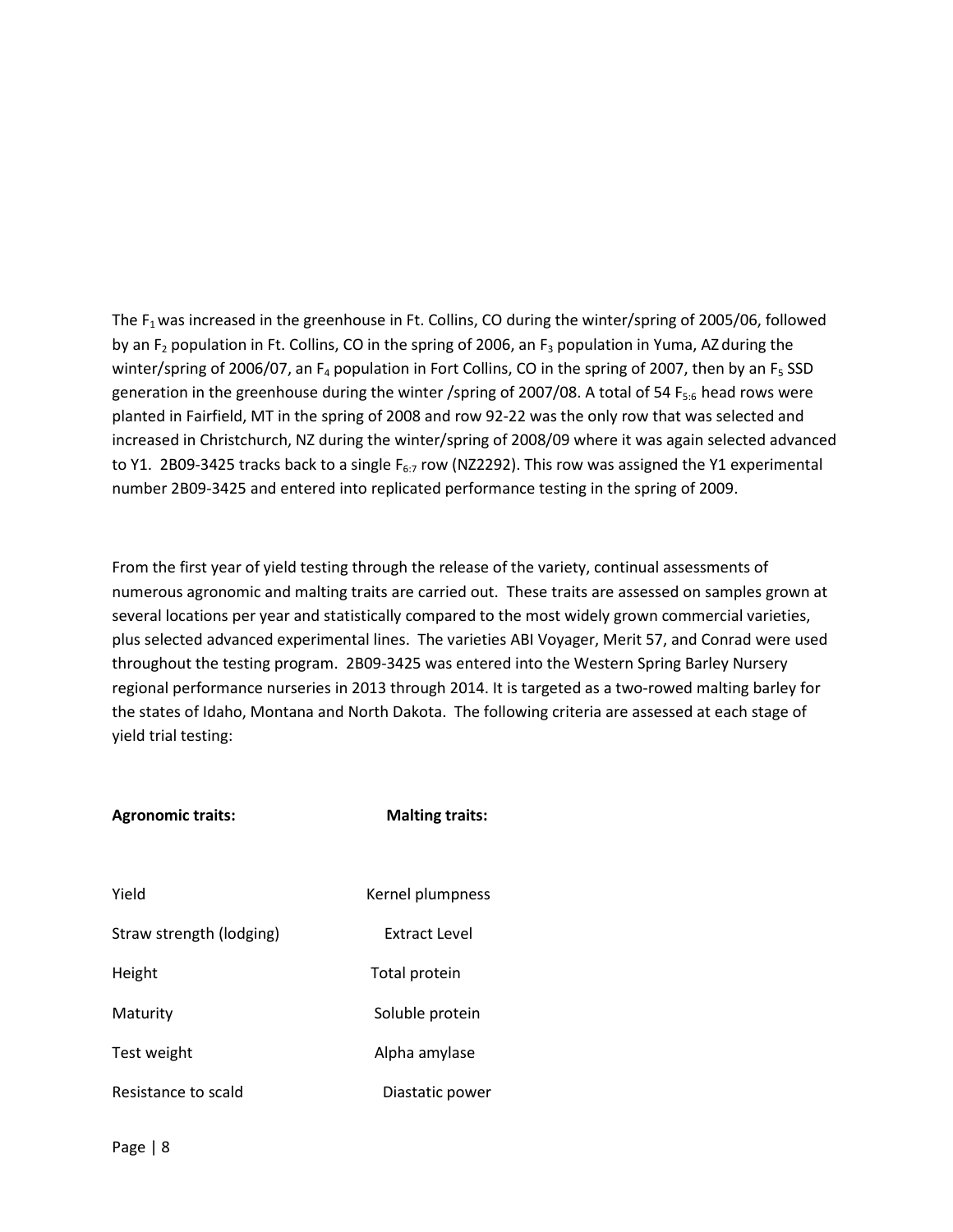Resistance to net blotch Wort viscosity

Resistance to spot blotch Turbidity

Our most important agronomic traits are yield, straw strength and disease resistance. Our most important malting traits are extract level, protein and enzyme levels (alpha amylase and diastatic power).

In 2010 head selections were made at Fort Collins, Colorado from a uniform and stable F10 population to initiate purification and multiplication. 240 Headrows were grown in Ft Collins 2011. 120 of the 240 headrows were selected, uniform and true to type. Of the 120 selected rows, 27 were discarded for poor germination and 93 were submitted for genotyping using 35 highly polymorphic markers covering the 7 chromosomes. 85 of the 93 rows were genotypically identical for those markers. The 85 headrows were bulked together to create the source of the Breeder Seed. A 0.5 acre Breeder Seed field was planted in Ft Collins in 2013. ABI Growler (2B09-3425) has been uniform and stable from F10 through F13. Less than .05% of the plants were rogued from fields in 2013. Approximately 95% of the rogued plants were 2 to 4 centimeters taller than ABI Growler (2B09-3425). Less than .05% total variant plants may be encountered in subsequent generations. Registered seed is being grown in Idaho in 2015. Certified seed will be available in 2016.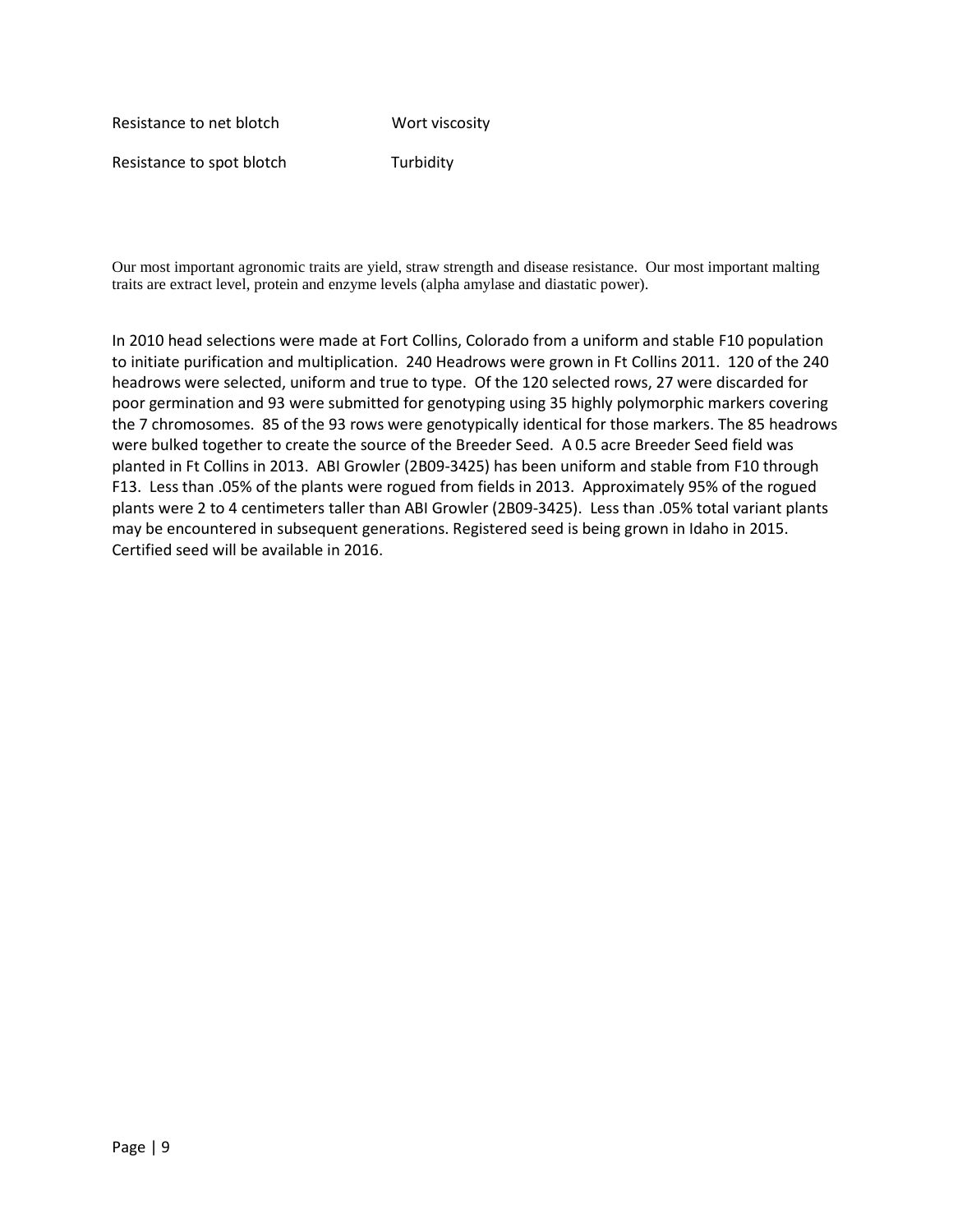**EXHIBIT B**

#### **STATEMENT OF DISTINCTNESS**

**ABI Growler (2B09-3425)** is most similar to the spring barley variety "**ABI Voyager** "; however it can be distinguished by the following morphological characteristics:

**ABI Growler (2B09-3425)** has long rachis hairs and no shoulder hairs. ABI Voyager has long rachis hairs and shoulder hairs.

**ABI Growler (2B09-3425) has** long margin hairs on the base of first segment, ABI Voyager does not.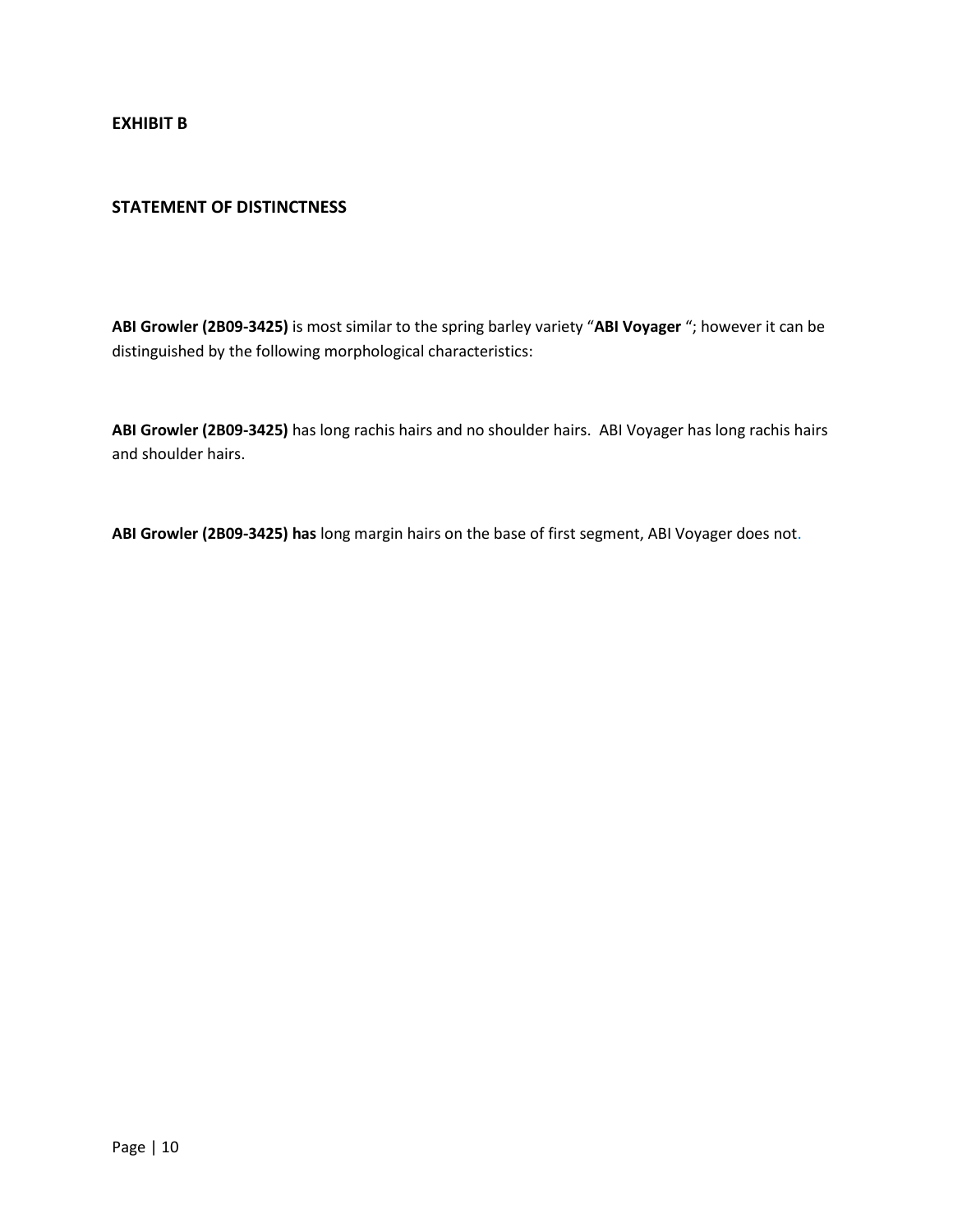#### **EXHIBIT D**

#### **BOTANICAL DESCRIPTION OF ABI Growler (2B09-3425)**

**ABI Growler (2B09-3425)** is a two-rowed, mid-season spring barley bred and developed by Busch Agricultural Resources, LLC. Ft. Collins, Colorado. It has excellent malting quality.

Juvenile growth habit is erect. Plant color at boot is green with an upright flag leaf. Head shape is parallel and mid-lax in density with a slightly nodding head type. Neck is straight with a saucer shaped collar that forms a slight V in the front. First rachis segment is slightly bent back and is mid-sized. Base of the first segment is a margin flange with hairs on the margin. Rachis shape is plain with long hairs covering the margin edge and no shoulder hairs. Glume length is one half the length of the kernel and glume hair is long and confined to a band. The glume awns are rough and equal to the length of the glume. Lemma awns are rough, longer than the spike and persistent. Lemma teeth are frequent and confined to the nerves only. Lemma hair is absent and the base is a depression. Lateral floret formation is divergent with rounded lemma tips. Seed is covered, long, and semi-wrinkled with a slight wax present. The aleurone is colorless. Palea tips are long in size and slightly raised. Rachilla length is one-third the length of the kernel with many long hairs that are thicker at the base. Ventral crease is open and lack crease hairs and fence hairs.

**ABI Growler (2B09-3425)** is broadly adapted to the Inter-mountain west of the U.S. and the Prairie Provinces of western Canada*.* The mid-season maturity, exceptional grain plumpness may even allow ABI Growler (2B09-3425) line to compete with other two-rowed varieties in the upper Midwest. It has done quite well in both irrigated and rain fed trials over a wide geography. Wide area of adaptation is generally a valuable trait indicating yield stability over years and climates.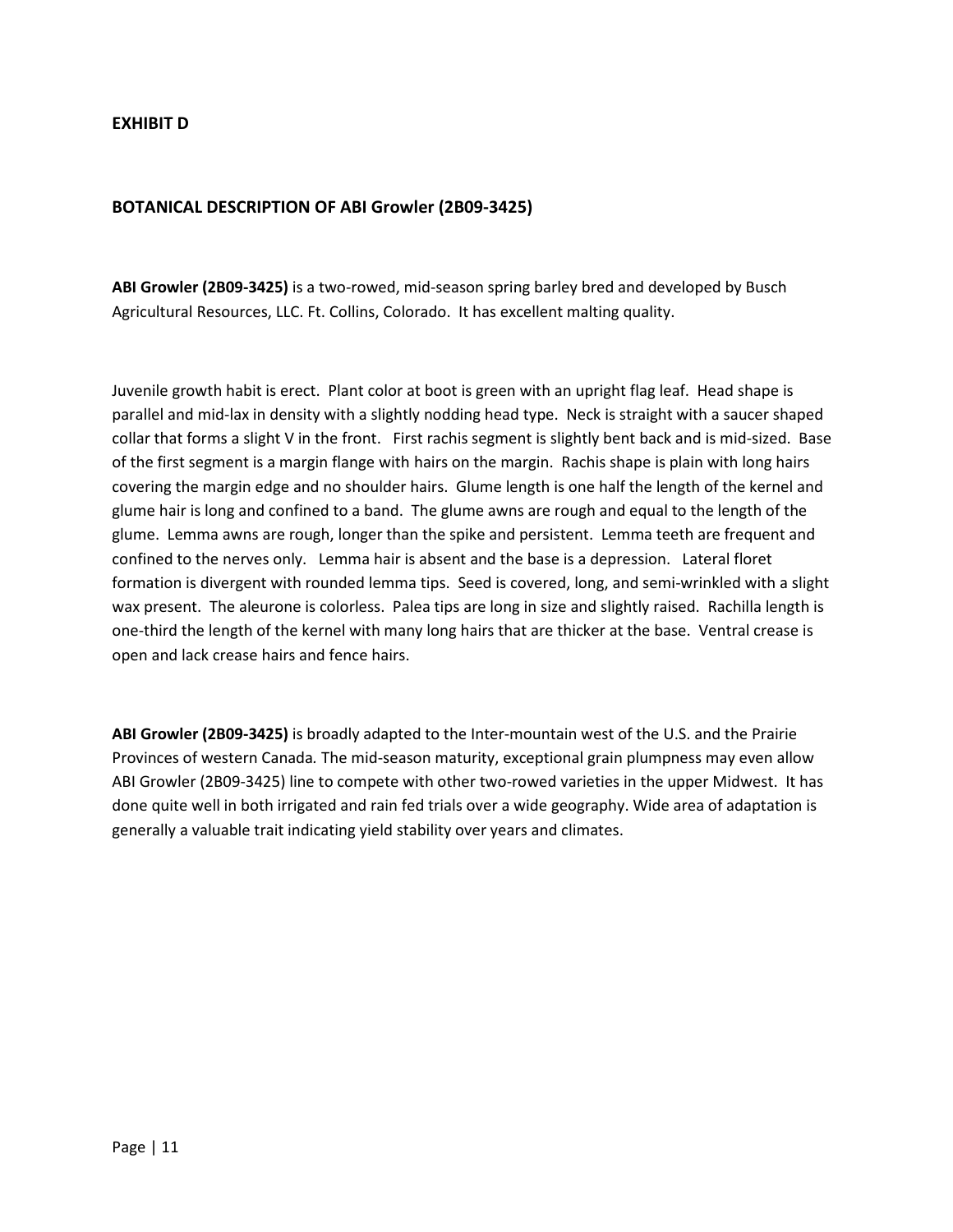## **AGRONOMIC CHARACTERISTICS OF ABI Growler vs. ABI Voyager**

| Yield Trials (2011-2014)* |         |         |           |          |                      |                |             |  |  |  |
|---------------------------|---------|---------|-----------|----------|----------------------|----------------|-------------|--|--|--|
|                           | Grain   |         | Relative  | Plant    |                      | Foliar         |             |  |  |  |
| Variety                   | Yield   | Days to | Maturity  | Height   | Lodging              | <b>Disease</b> | Net Blotch  |  |  |  |
|                           | (Bu/ac) | Heading | $(1-9)$ § | (cm)     | $(1-9)$ <sup>+</sup> | (%Severity)    | (%Severity) |  |  |  |
| <b>Station years</b>      | 84      | 35      | 39        | 47       | 33                   | 46             | 3           |  |  |  |
| <b>ABI Growler</b>        | 115.5   | 74.03   | 6.31      | 86.7     | 3.0                  | 24             | 14          |  |  |  |
| ABI Voyager               | 113.4   | 73.52   | 5.29      | 94.5     | 9.3                  | 20             | 10          |  |  |  |
| t-Test                    | 0.08    | 0.154   | 0.298     | < .00001 | 0.06                 | 0.003          | 0.635       |  |  |  |

\* All fully paired data *(where both lines appeared in the same trial)* available in BARI Barley Research database system as of *(1/28/14).*

§ Relative Maturity 1= early and 9 = late

† Lodging of 1 = no lodging and 9 = severe lodging.

**MALTING QUALITY CHARACTERISTICS:**

Quality Tests (2006-2013)\*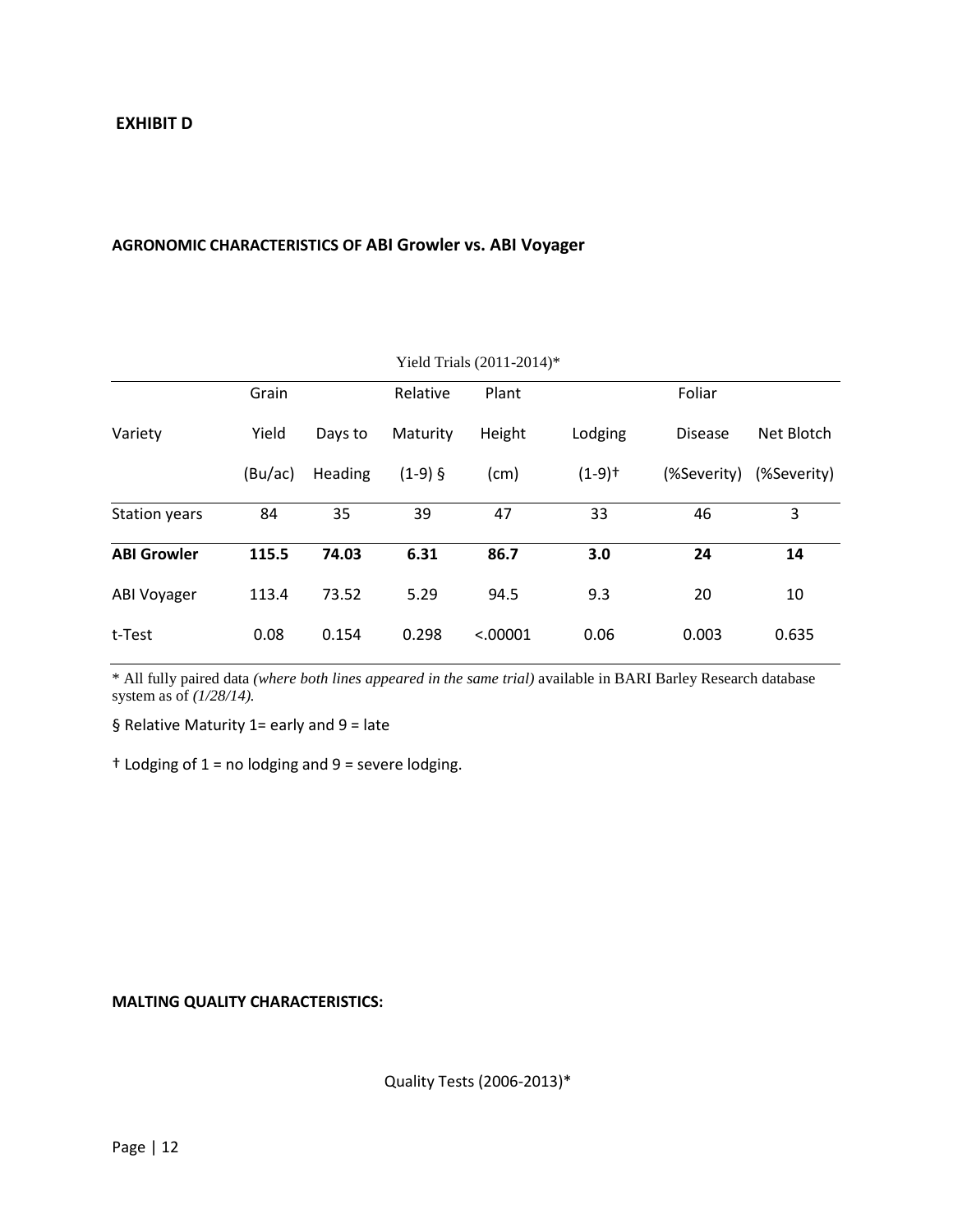|                    | Barley  | Malt    | Plump   | Fine    | Wort    |      | $F-C$   | $B -$  | Diasatic. | Alpha-            |
|--------------------|---------|---------|---------|---------|---------|------|---------|--------|-----------|-------------------|
|                    | Protein | Protein | Kernels | Extract | Protein | S/T  | Diff.   | Glucan | Power     | Amylase           |
| Variety            | (% )    | $(\% )$ | $(\%)$  | $(\%)$  | $(\% )$ | (% ) | $(\% )$ | ppm    | $({}^0L)$ | $(20^{\circ}$ DU) |
| Station years      | 19      | 23      | 19      | 23      | 23      | 23   | 5       | 22     | 22        | 22                |
| <b>ABI Growler</b> | 12.4    | 11.6    | 87.5    | 81.4    | 5.25    | 46.1 | 1.14    | 140    | 159.2     | 92.34             |
| <b>ABI Voyager</b> | 12.7    | 12.0    | 94.7    | 80.8    | 5.62    | 47.5 | 0.73    | 142    | 175.4     | 86.56             |
| t-Test             | 0.12    | 0.15    | 0.00015 | 0.042   | 0.0001  | 0.25 | 0.10    | 0.92   | 0.0038    | 0.0255            |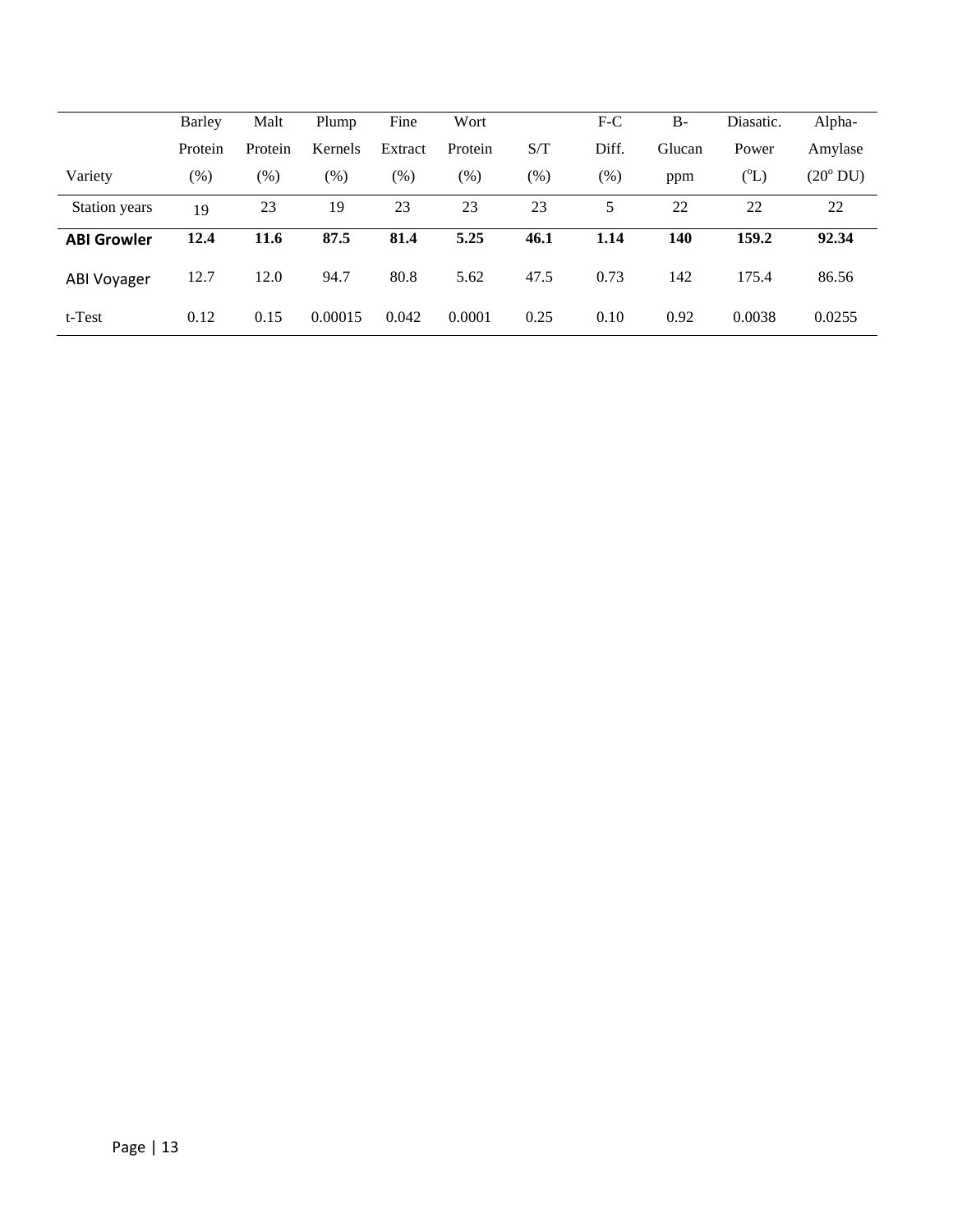# **Agronomic and quality abbreviation defined.**

- Grain Yield = The yield is measured in bushel per acre
- Plant Height = The height of the plant in centimeters
- Lodging  $1-9$  = The percent of lodging,  $1= 0\% 10\%$  and  $9= 90\% 100\%$  lodging
- Relative Maturity = Is a rating of maturity.  $1=$  very early and 9 = very late
- Net Blotch = The percent of the plant infected with net blotch
- Plump Kernels = The percent of plump kernels
- Barley Protein = The protein measurement of the seed
- Malt Protein = The protein measurement of the malt
- Fine Extract = The measurement of extract from barley ground to a fine particle size
- F-C Diff = The difference between fine and the course grind.
- Wort Protein = The protein measurement of the wort
- S/T = The soluble protein divided by the total protein
- Diastatic Power = Enzyme measurement
- Alpha Amylase = Enzyme measurement
- Beta Glucan = Measured in the malt